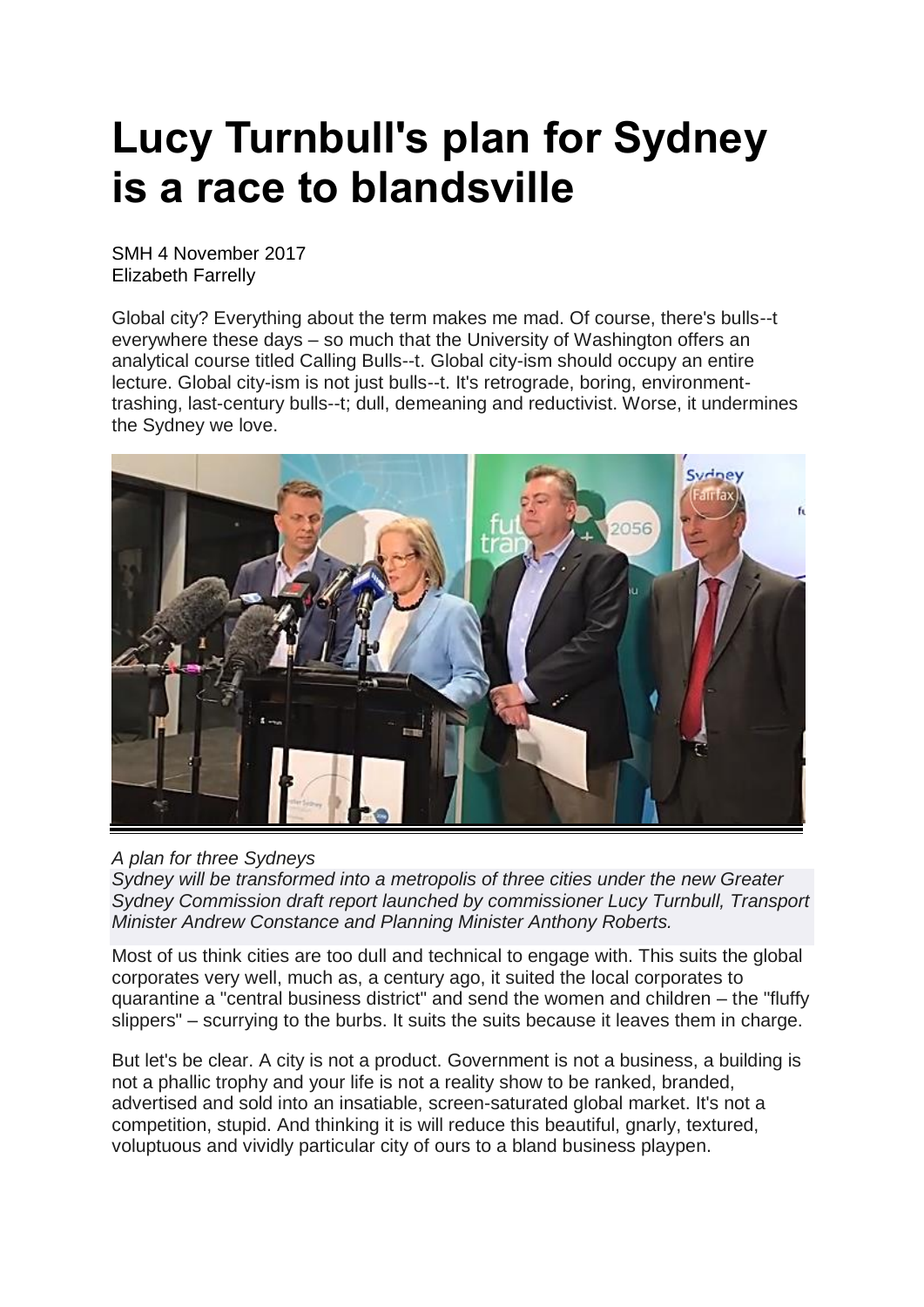

## RELATED ARTICLES

- Lucy Turnbull unveils plan for three [Sydneys](http://www.smh.com.au/nsw/lucy-turnbull-unveils-plan-for-three-sydneys-20171022-gz5un4.html)
- My plan for Sydney won't sit on a shelf [gathering](http://www.smh.com.au/comment/my-plan-for-sydney-in-2056-wont-sit-on-a-shelf-gathering-dust-20171023-gz6bop.html) dust

For three decades globalisation and neo-liberalism have worked hand-in-hand to prove that planetary plunder was a noble and necessary pursuit. In that time, they have signally failed to achieve the one thing that would actually have been useful, global consensus – on anything, but especially on climate change.

Yet the idea lives on, persuading us against our judgment and experience that a city is primarily a competitor in some cosmic race to attract the so-called best and (actually almost never) brightest in a way that will magically send our economy soaring into the stratosphere, making the three-and-a-half people at the top of it incalculably rich and everyone else incalculably poorer.

Adam Smith's "invisible hand", meant to equalise supply and demand, has become a knuckledustered fist, driving inequality. And we're meant to be fine with that.

The Greater Sydney Commission's shiny new draft metropolitan plan, for example, uses the word global 111 times, about half of those twinned with the word competitiveness. In economy, security, innovation, jobs and attractiveness we must strive to be globally competitive.

The only word that appears more often is the word growth, which appears a staggering 1065 times, mostly attached to the word infrastructure.

The plan has two core ideas, if that's not too strong a word, inside hundreds of pages of motherly blather. There's the "three cities" concept – Harbour (Sydney city), River (Parramatta) and Parkland (western). And there's the linkage of "planning" with transport.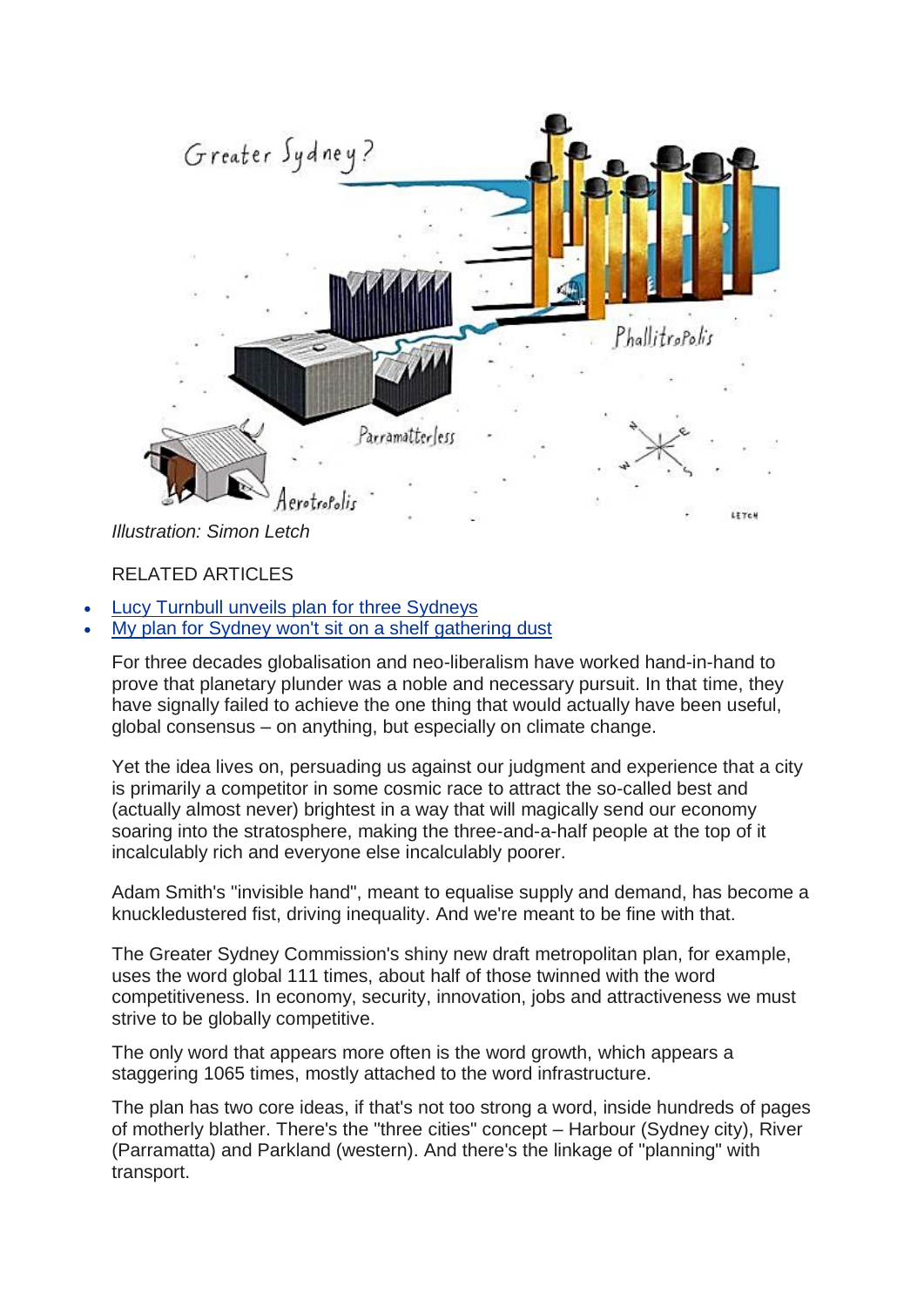

*Greater Sydney Commission chief Lucy Turnbull released the draft Greater Sydney Region Plan at a media event in Sydney last month. Photo: AAP*

None of it's new. The two main cities already exist while the only new one – Badgerys Creek Aerotropolis, named for some Fritz Lang fantasy – is an airport marooned sans transit link, thus contradicting Core Idea Two. It has a dotted blue line-on-a-map labelled "transit investigation 10-20 years" and a yellow puddle called "economic corridor". That's it.

Even in its own terms, it's pretty limp. Using crowd-pleasing chatter to disguise as consultative planning what's basically business-as-usual amounts to a deep betrayal of the public. There is, for example, no plan for value-capture despite the vast value uplift that has already followed the rezoning (viz the [hundreds](http://www.smh.com.au/nsw/massive-windfall-for-ron-and-roy-medich-on-sale-of-land-near-badgerys-creek-site-20170829-gy6owd.html) of millions already reportedly reaped by the Medich brothers in selling part of the ["aerotropolis"](http://www.smh.com.au/nsw/massive-windfall-for-ron-and-roy-medich-on-sale-of-land-near-badgerys-creek-site-20170829-gy6owd.html) site to [Chinese](http://www.smh.com.au/nsw/massive-windfall-for-ron-and-roy-medich-on-sale-of-land-near-badgerys-creek-site-20170829-gy6owd.html) buyers).

There's a vague affordable housing "target" of 5-10 per cent, but only "when viable". Hello? Affordable housing is never viable where it's needed. It can't be. That's the point. Affordable housing is a service, not a profit-centre.

Mostly, what gets the Turnbull plan excited is the "opportunity to take Sydney from a top 20 to a top 10 global city", whatever that means. "A global metropolis of three cities," Lucy Turnbull writes in her introduction to the plan. "Greater Sydney is Australia's global city …"

Turnbull, who is not a planner, has been singing this global Sydney tune since the 1990s. As deputy mayor in 2000 she wrote that Sydney's main challenge was to establish a "dominant position on an increasingly global stage". How? Naturally, through "high economic growth", nurturing the finance industry and reducing business "constraints", particularly tax.

Self-interest? Un peu.